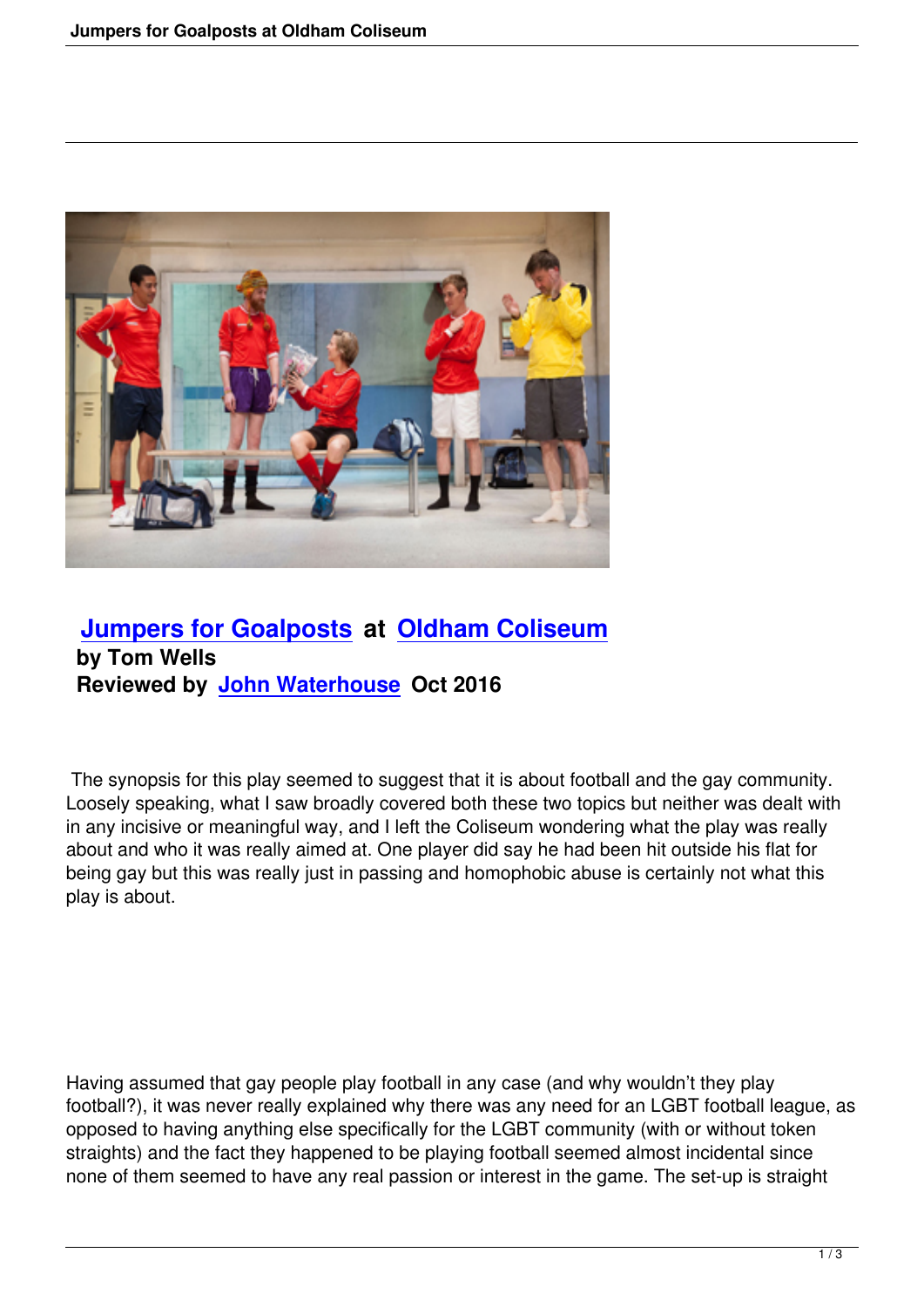forward enough; an LGBT football team composed of a lesbian coach, three gay men and a 'token-straight' in the net. There are only four teams in the league and their team, 'Barely Athletic' are struggling to make much headway. And that's virtually as far as it goes, although they do go on to win some matches as the play progresses.

On the positive side, the play was well cast with all five actors displaying convincingly different characters. **Sally Carman** stood out for me as the frustrated player coach, trying to bring life into her team and **Adam Barlow**, **Luke Bailey**, **Graeme Hawley** and

## **Will Mytum**

all did what they could to bring interest to their character; the problem was that there was not much interest, with none of the characters having much depth. Neither was there never any significant conflict amongst any of the characters, with nothing much standing in their way about anything, other than a desire not to finish bottom out of four teams. Two of them did, eventually, start a romantic relationship but it was frankly insipid with no opposing factors other than their inherent shyness having made it take its time to get going. It must also be said that the set was very convincing, save the fact that the large stage area was used to the full, giving for a very minor league football team a changing area the size of which any Premiership club would be proud of.

The scenes of this one-set play were nicely interspersed with commentary of the latest scores in the LGBT league alongside snippets of mainly 80's music. The attention to detail was keenly observed right down to a red break-glass fire alarm, overhead aircon ducts, and the costumes really, such as they were, looked the part. However, with us having all been informed right at the start that this was a gay team, I thought it was a bit ludicrous that a team member comes on stage with a pink guitar. If it was a Little Britain-style satire of the gay community, that would have been fine and I would expect Daffyd Thomas to have played nothing less than. Elton John whilst being very openly gay sees no reason to play a pink piano and the pink guitar here just seemed silly.